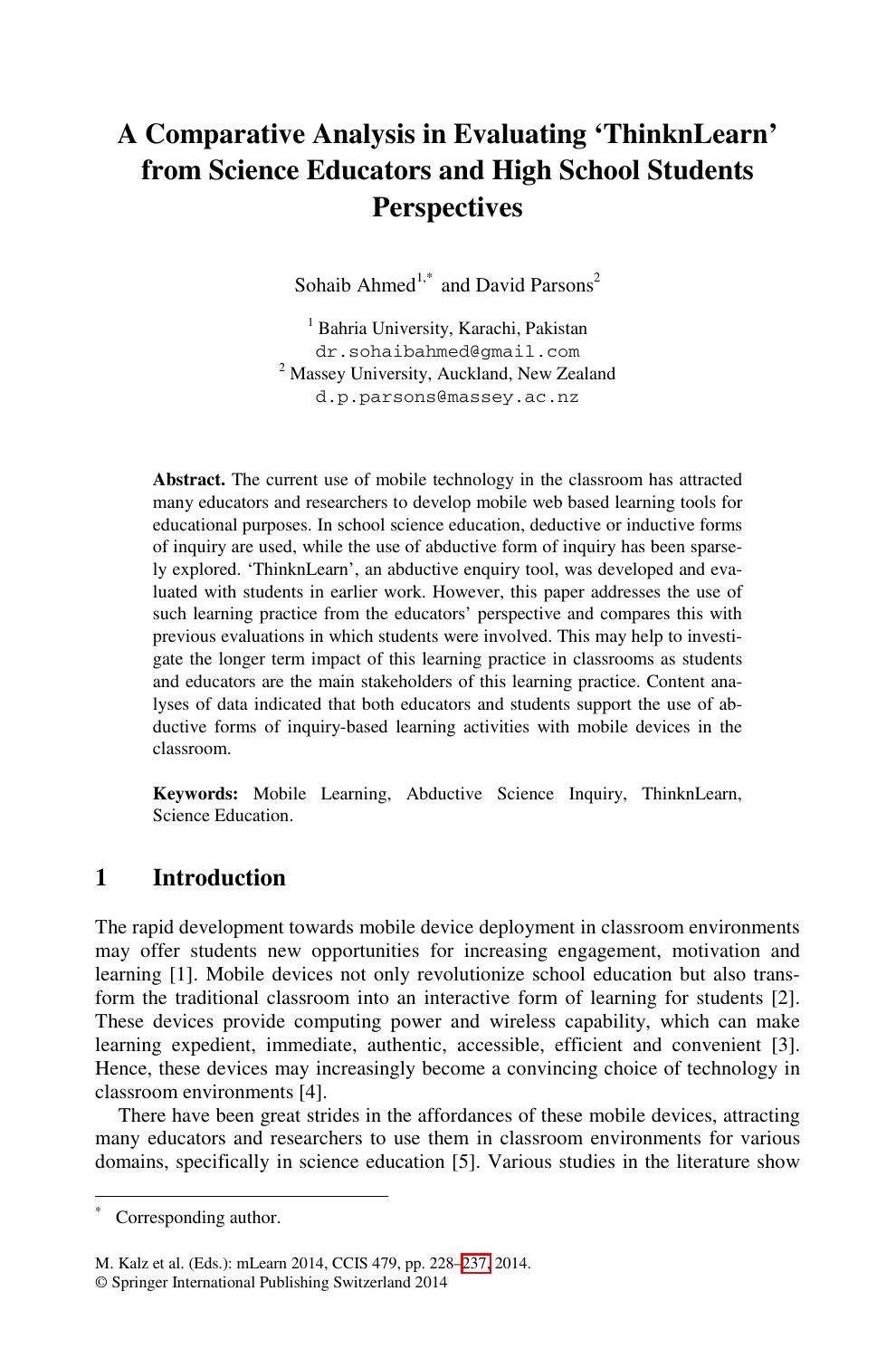that the use of these mobile technologies provides enjoyable learning experiences for students, increasing motivation towards science learning and enhances their reasoning skills and learning performance, to some extent [6].

Generally, deductive or inductive forms of inquiry can be supported by classroom learning activities using a number of applications, where students develop meaningful explanation through their pre-defined hypotheses or observational data [7]. Among these, BioKids Sequence [8], WHIRL [9] and nQuire [10] are few prominent science projects in which deductive or inductive forms of inquiry are used. In contrast, abductive science inquiry mainly generates meaningful explanations through the combination of both inquiries: deductive and inductive, in which students can comprehend the given topic by using generated hypotheses from the observed phenomena [6].

Oh's abductive Inquiry model (AIM) [11] consists of the following phases: exploration, examination, selection and explanation. In the exploration phase, students explore the given scientific phenomena by collecting data and find ways to explain it scientifically. The examination phase then follows in which students find out scientific theories or facts to develop scientific hypotheses. During the selection phase, students examine all the previously inferred or possible hypotheses and choose those that provide the most plausible explanation of the observed phenomena. At this phase, if students find any problem then they may revert back to the previous steps for any modifications required. In the last phase of this model, explanation is used for the development of more sophisticated explanations of the observed phenomena where students recommend complete explanations of the given phenomena using the rules and hypotheses chosen in the earlier phases.

The mobile web-based learning tool 'ThinknLearn' [12] was designed on the principles of Oh's AIM model [11] in which students have to perform a real time science experiment in the classroom (laboratory). In one particular example, they have to compare how three tins with different surface colors radiate heat energy. The tool helps students to explain the observed phenomena by involving in all the phases discussed in the AIM's model [11]. This tool was previously evaluated with students in their classrooms with couple of experiments using the M3 evaluation framework [13]. However, the inputs from the educators and their comparison with previous evaluations about this tool were not discussed in earlier articles.

Educators are the main driving force for nourishing high performing and talented students in their society. Hence, their opinions about the established or new forms of learning practice can play a vital role in what may become an established practice for school science education if appropriately implemented [1]. For this purpose, 'ThinknLearn' [12] was evaluated with school science educators in order to comprehend their perspectives in comparison with their students' evaluations. Thus, this paper discusses the semi-structured interview data collected from the educators while evaluating 'ThinknLearn'.

The remainder of this paper is structured as follows. In section 2, related work about the topic is discussed. Section 3 presents the methodology for conducting experiments while section 4 explains the content analyses of the data collected from the educators and students. In addition, the comparisons between educators and students' responses are described in this section. Finally, the last section contains concluding remarks and discusses some advancement in this research.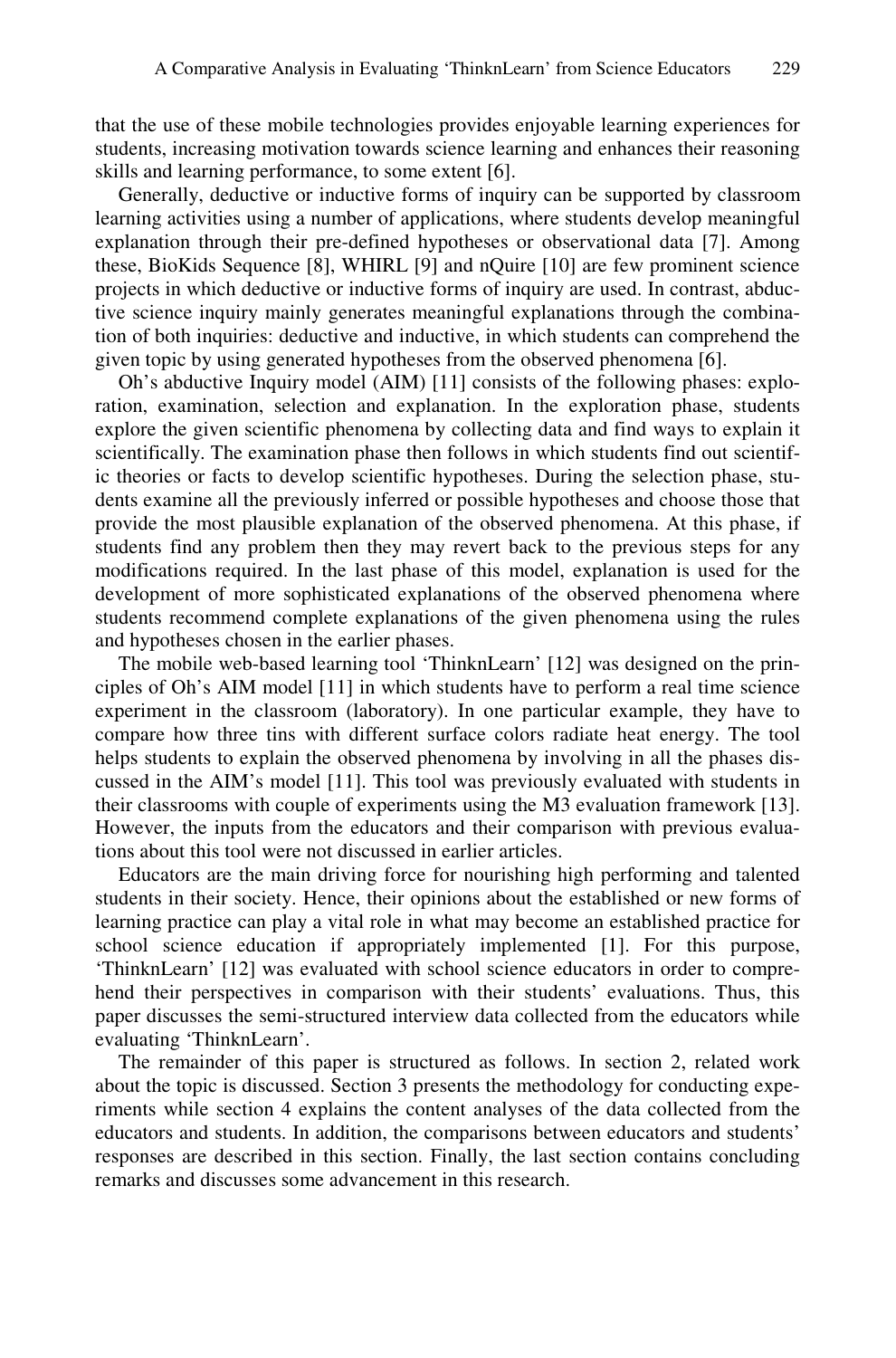### **2 Related Work**

Inquiry based learning (IBL) is an educational activity that allows students to learn science by doing science, offers resources to provide hypothesis generation and explanation of the observed phenomena [14]. In the literature related to school sciences, the importance of using mobile devices in the classroom is discussed a number of times such as in Huang et al. [15] and Shih et al. [16]. They stated that students can perform better if they are equipped with mobile devices while doing scientific inquiries. They further elaborated that these devices may improve students' knowledge and reasoning skills compared with those who do not use them in the classroom. Similarly, a few studies [17-18] also highlighted the use of mobile devices for generating correct explanations or hypotheses if appropriate tools are provided to the students.

Most of these studies follow deductive or inductive form of inquiries in which students either use pre-defined hypotheses or observational data for developing meaningful explanations. In contrast, the abductive form of scientific inquiry is based on the theory of abduction that was proposed as a form of reasoning by C.S.Pierce (cited in [19]). In this type of reasoning, students are required to develop meaningful explanations using both hypotheses and observational data [19]. The example can be seen in our earlier research paper [13] that shows the differences between these forms of scientific inquiries; deductive, inductive and abductive.

According to that given example, it can be observed that in abduction, the Rule (Condition) and the Result (Observation) are involved together to identify a Case (Hypothesis). On the other hand, deduction and induction can be processed with either a Rule or a Result to generate the other component. Thus, abduction is wellsuited to scientific inquiries in which students are challenged to formulate scientific hypotheses and explain the observed phenomena [11]. It also provides us with an opportunity to identify the educators' perspectives on this abductive form of scientific inquiry.

# **3 Methodology**

In mobile learning tools, evaluation plays a vital role in examining the effectiveness of the tool to enable learning opportunities with the support of new technology [6]. For evaluation purposes, the M3 evaluation framework [6] was applied to verify the effectiveness of the tool 'ThinknLearn' [12]. The M3 evaluation framework consists of three levels; Micro, Meso and Macro [6]. However, only the Micro level evaluation comparison between students and educators is discussed in this paper.

#### **3.1 Experimental Design**

The underlying principle of this experimental design is to evaluate 'ThinknLearn' in educators' perspectives, which may assess whether such abductive science inquiry tool can be used for high school science students [12].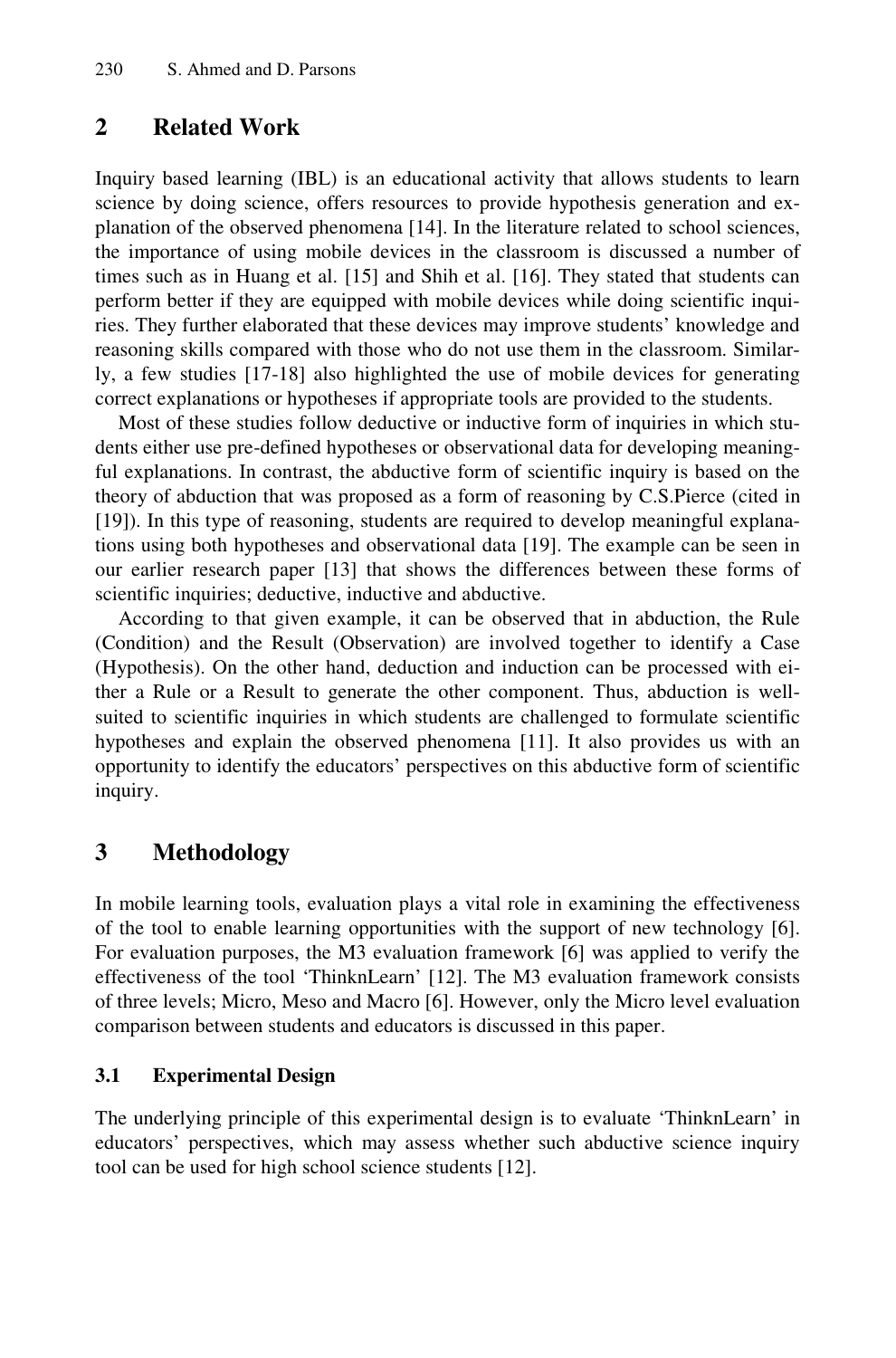Usability serves as a means to provide a successful learning tool. If in case, a learning tool is not usable enough then it may obstruct learning and students may spend more time in understanding how to use such tool instead of learning the provided contents [20]. In addition, usability also enables a platform to identify opinions of the users about such given tools [21]. For that reason, qualitative data were gathered from the science educators in order to evaluate their opinions about 'ThinknLearn'.

#### **3.2 Participants**

A meeting was conducted with a group of eight science educators of diverse background (Chemistry, Physics, Biology) from a local high school in Auckland, New Zealand. In the beginning, information was disseminated about how abductive science inquiry can work in general and how 'ThinknLearn' works in particular. After describing this information to educators, mobile devices were provided to each of the participants to evaluate the given tool in terms of its usability [21] and mobile quality aspects [22]. Further, qualitative data were also collected in a group discussion held during the meeting. Previously, 86 students in 25 groups from three classes had participated in a group discussion [13], which is used for comparison in this paper.

# **4 Content Analysis and Discussion**

Qualitative data were collected in semi-structured group discussions between eight school educators and 86 students from three classes. Five questions in the discussions were asked of the educators for evaluating the given tool while only three questions were posed to students as the last two questions were related to educators (see Table 1). For analysing responses from the participants, qualitative content analysis was used, which is a research method that can be used to define the characteristics of language as communication describing the contextual meaning of textual data [23]. In that method, a large amount of data can be divided into a small amount of content categories or codes [24]. There are three forms for developing codes in a content analysis [25]; conventional, direct and summative. In this experiment, direct content analysis was used in which categories are derived during the group discussion and few key categories were used beforehand. In other forms of content analysis, categories are identified either prior to the experiment or after conducting the experiment.

#### **4.1 Content Analysis**

In group discussion with science educators, the researchers used some prior knowledge about the topic to identify some key categories such as 'Easy to understand', 'Enjoyable experience' and 'Helpful'. As analysis proceeds, additional categories emerged during the group discussion. For instance, 'Difficulty in use', 'Confusion in hypothesis' and 'Uneasiness' highlight the negative aspects of the tool while 'New or innovative' and 'Interactive' are the positive aspects regarding the given tool, as depicted in Table 1.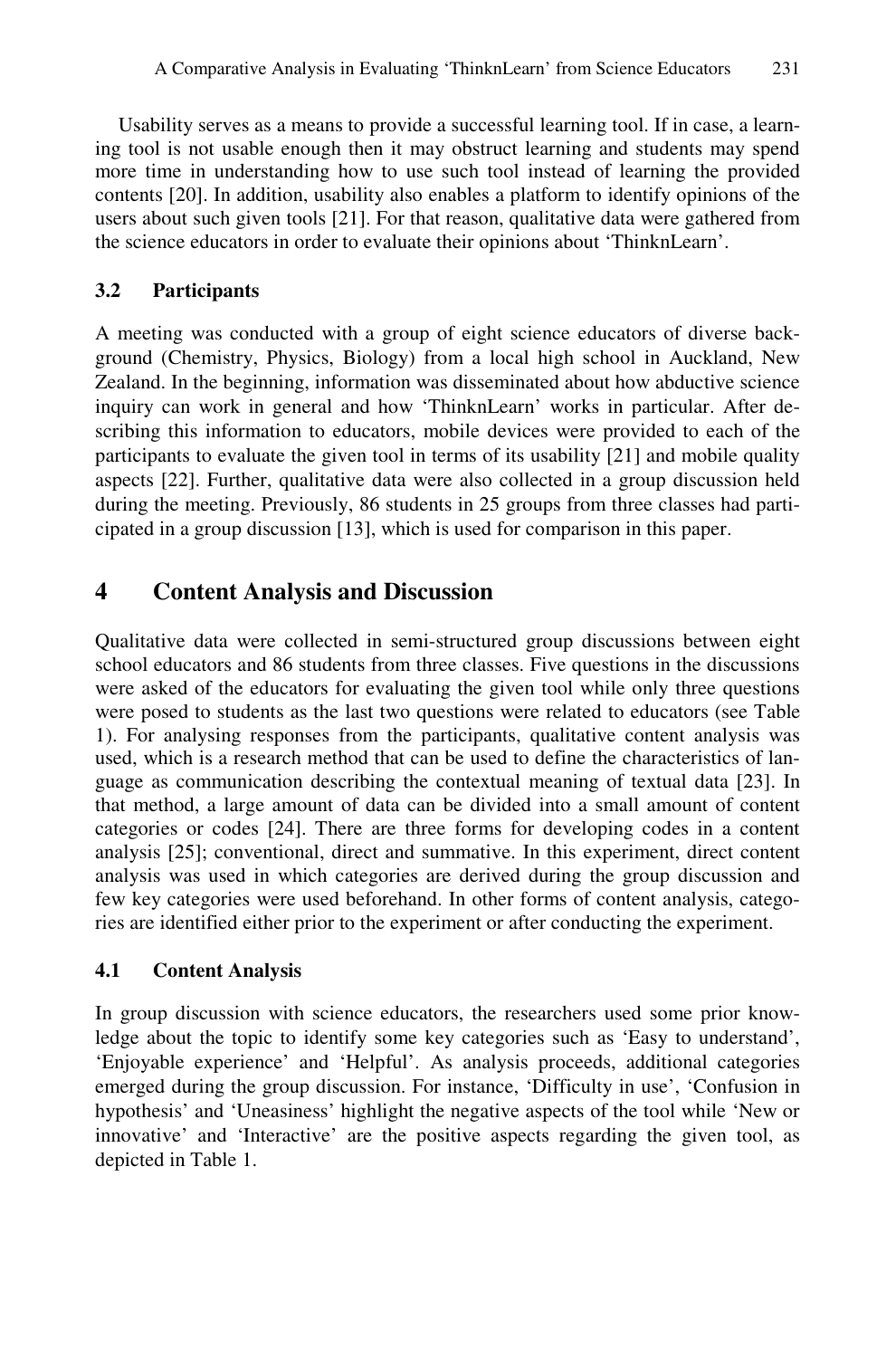| Q.No.                   | <b>Ouestions</b>                                                                    | <b>Categories</b>          | <b>Frequencies</b> | Code<br>No. |
|-------------------------|-------------------------------------------------------------------------------------|----------------------------|--------------------|-------------|
| $\mathbf{1}$            | What type of difficulty do you find<br>in using this tool?                          | Easy to use                | 3                  | I           |
|                         |                                                                                     | Easy to understand         | 3                  | П           |
|                         |                                                                                     | Difficulty in use          | $\overline{2}$     | Ш           |
| 2                       | How do you feel after using this<br>tool?                                           | Enjoyable<br>experience    | 6                  | IV          |
|                         |                                                                                     | Different<br>experience    | $\mathfrak{D}$     | V           |
| 3                       | What do you think about the adap-<br>tive suggestions given in the tool?            | Relevant<br>suggestions    | 6                  | VI          |
| $\overline{4}$          | What do you think about this<br>abductive form of inquiry used in<br>the classroom? | New or Innovative          | $\overline{4}$     | VII         |
|                         |                                                                                     | Confusion in<br>hypothesis | 3                  | VIII        |
| $\overline{\mathbf{5}}$ | How do you feel the use of mobile<br>devices in the classroom?                      | Uneasiness                 | $\overline{2}$     | IX          |
|                         |                                                                                     | Interactive                | 3                  | X           |
|                         |                                                                                     | Helpful                    | 3                  | ΧI          |

**Table 1.** Questions asked to educators during semi-structured group discussion

After the identification of key categories from the group discussion and their frequencies, some codes were defined. These categories can be further used to organize and group into themes [26]. For this paper, the identified categories of the Table 1 were combined into themes according to the nature of the responses as shown in Table 2. For instance, 'Helpful' and 'Interactive' categories were formed into 'Useful' (see Table 2). In addition, the total frequencies of each of these themes were also calculated by adding the frequencies of the combined codes as presented in Table 2.

During the analysis of the group discussions conducted with the students, the identified key categories are added in response of question 1 such as 'Help in understanding a topic', 'Difficulty in understanding questions' and 'Confusion in hypothesis', as depicted in Table 3. Similarly in question 3, students group discussions also found some more categories including 'Provide guidance in generating hypothesis, 'Correct answers straightaway' and 'Less explanations as suggestions' (see Table 3). In addition, only those frequencies are considered in this analysis, which are at least greater than 10 in number (11.6  $%$  of total frequencies).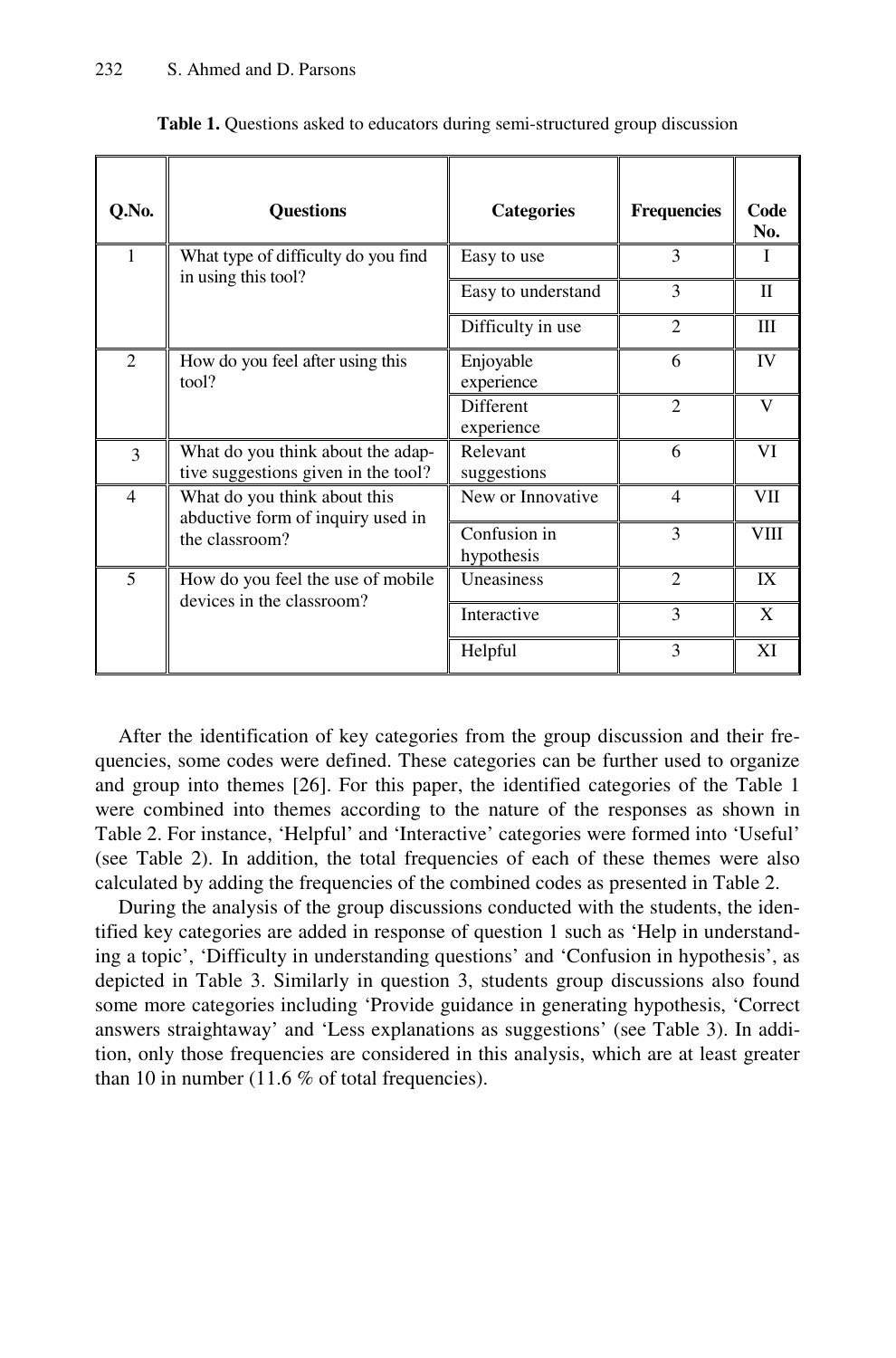| Q.No.          | <b>Combined</b><br>Codes | <b>Categories</b>       | <b>Themes</b> | <b>Total</b><br><b>Frequencies</b><br>(Out of 8) |
|----------------|--------------------------|-------------------------|---------------|--------------------------------------------------|
|                | I, II                    | Easy to use             | Usable        |                                                  |
|                |                          | Easy to understand      |               | 6(75%)                                           |
|                | Ш                        | Difficulty in use       | Difficult     | 2(25%)                                           |
| $\overline{c}$ | IV                       | Enjoyable experience    | Engaging      | 6(75%)                                           |
|                | v                        | Different experience    | Unpleasant    | 2(25%)                                           |
| 3              | VI                       | Relevant suggestions    | Relevance     | 6(75%)                                           |
| $\overline{4}$ | VII                      | New or Innovative       | Innovative    | $4(50\%)$                                        |
|                | VIII                     | Confusion in hypothesis | Confusing     | 3(37.5%)                                         |
| 5              | IX                       | Uneasiness              | Uneasiness    | 2(25%)                                           |
|                | X, XI                    | Interactive             | Useful        | 6(75%)                                           |
|                |                          | Helpful                 |               |                                                  |

Table 2. Categories, themes and total frequencies during educators' group discussions

Table 3. Categories, themes and total frequencies during students' group discussion

| Q.No.          | <b>Combined</b><br>Codes | <b>Categories</b>                                  | <b>Themes</b>   | <b>Total</b><br><b>Frequencies</b><br>(Out of 86) |
|----------------|--------------------------|----------------------------------------------------|-----------------|---------------------------------------------------|
| 1              | I, II, III               | Easy to use                                        |                 |                                                   |
|                |                          | Easy to understand                                 | Usable          | 53 (61.6%)                                        |
|                |                          | Help in understanding a<br>topic                   |                 |                                                   |
|                | IV, V                    | Difficulty<br>in<br>under-<br>standing questions   | Difficult       | $16(18.6\%)$                                      |
|                |                          | Confusion in hypothe-<br>sis generation            |                 |                                                   |
| $\overline{2}$ | VI                       | Enjoyable experience                               | Engaging        | 64 (74.4%)                                        |
|                | VII                      | Different experience                               | Unpleas-<br>ant | $10(11.6\%)$                                      |
| 3              | VIII, IX                 | Relevant suggestions                               | Relevance       | 46 (53.4%)                                        |
|                |                          | Provide<br>guidance<br>in<br>hypothesis generation |                 |                                                   |
|                | X, XI                    | Correct<br>answers<br>straightaway                 | Irrelevant      | 17(19.7%)                                         |
|                |                          | explanations<br>Less<br>as<br>suggestions          |                 |                                                   |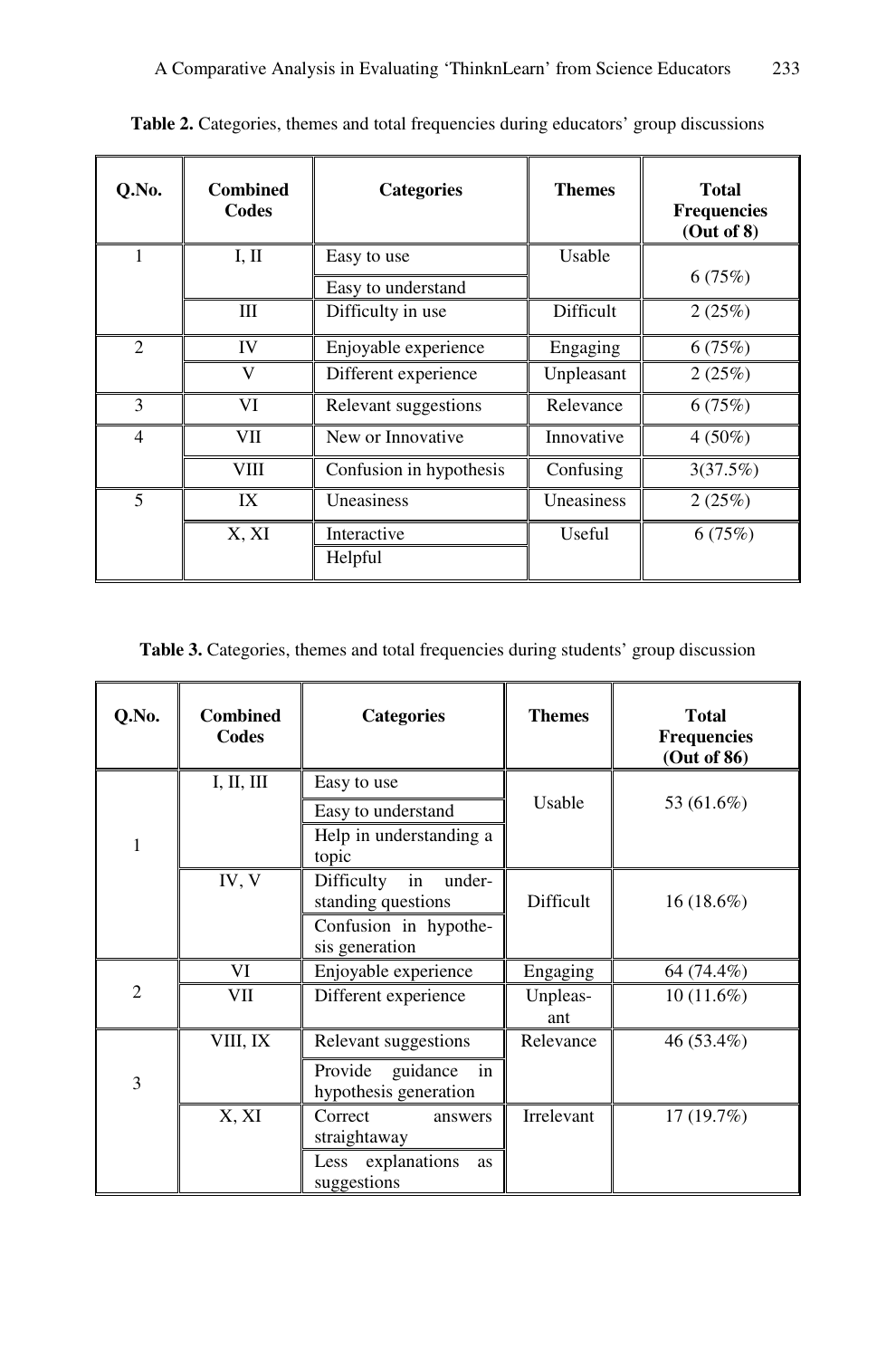#### **4.2 Discussion**

According to the responses, question 1 revealed that most of the science educators consider this tool as usable enough to guide students and encourage them to think about the topic as shown in Table 2. One of the educators said "…*this application is very easy to use and the navigation is very straightforward*". However, there were two educators in discussion who found this tool a bit difficult to understand. One educator responded how "…*It may confuse students because they may not understand the purpose behind the use of the given adaptive suggestions in the application".*

As far as the students' responses are concerned (see Table 3), they responded well in saying that 'ThinknLearn' is a usable application there but not enough understanding of what was expected by their educators. One of the students' groups highlighted that "... *questions were difficult and the given suggestions were not easy to understand*". It could be argued that they did not relate suggestions to understand the given topic. However, the concepts covered in 'ThinknLearn' had already been discussed in their theory classes earlier. In another instance, one participant of the other group described how "*it was not difficult but confusing on some occasions".* Those participants who considered the application a bit confusing and difficult did not understand the deliberate purpose of this application to exploit students' higher level skills of critical thinking in such inquiries.

Responses to question 2 were very straightforward as most of the educators (6 out of 8) considered that this tool may lead to an interesting and engaging tool for high school students. In a similar fashion, students responded positively towards question 2 as more than 70% of them were positive about their learning experiences. For instance, one of the student group participants stated that "*I really enjoyed using it. This application was pretty good and engaging, it helped you to learn about your course (science)*". The other group participants gave an interesting comment about it during the discussions as *"this type of application keeps you on focus and requires better attention but it was an interesting and enjoyable experience*".

Compared to question 2 responses, the educators responded to question 3 in a similar fashion. Educators agreed that the suggestions given in the tool were very relevant to the given topic and all these suggestions are adaptive according to the answers given to the multiple choice questions asked in the tool. One of the educators explained the relevancy of the given suggestions in such a way that "*….the given suggestions are like hints, which can guide students for generating hypotheses and their explanations".* Another one described how "*….these suggestions make them [students] think about the given topic and that is why I like the concept behind this engaging and interactive tool for learning purposes".* 

On the other hand, the student groups considered the critical thinking process as a bit of a burden, but on number of occasions, participants understood it as a challenging activity to learn from. One of the students stated *"…it is a challenging task as we have to think and find out the answers ourselves instead of having straightaway answers but I really enjoyed and learnt the topic from this*". On the other hand, there were 17 students who remarked like that *"…more detail should be provided" and "… relevant but they (suggestions) did not explain much".* These comments showed that this application presents some challenges to the students to comprehend the given topic and make this application more engaging and interesting. However, they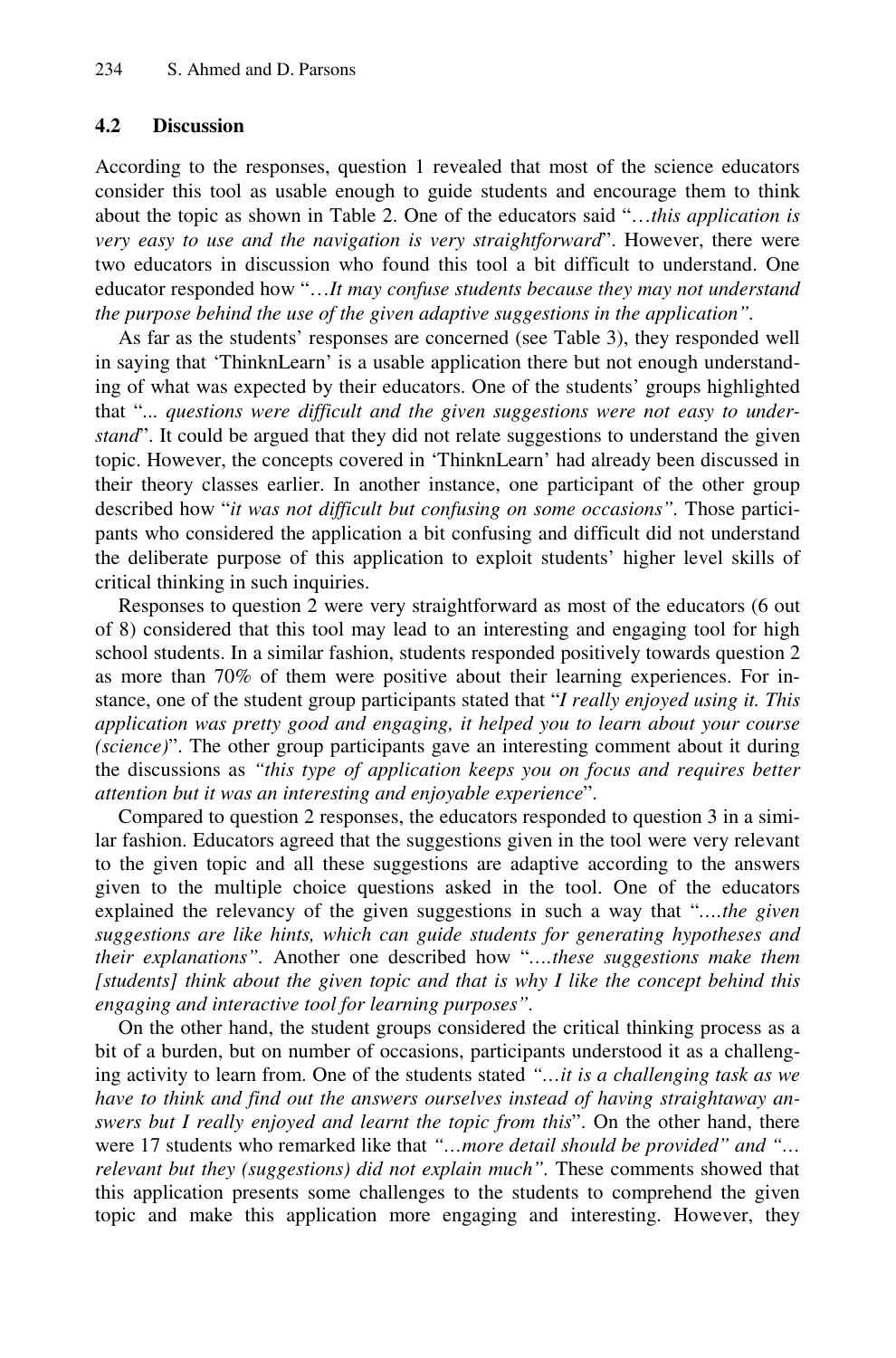considered it a confusing way to generate hypotheses (see Table 3), compared to their educators. Thus, some way may be needed to convince those students about the challenging nature of this application or perhaps some further evaluation is also required to understand these challenges faced by the students.

The last two questions, as depicted in Table 1, were asked to the educators only because of their nature. With respect to how this abductive form of inquiry was a new or innovative way of learning (in response to question 4), only half of the educators supported this, while the others were confused or totally rejected this way of learning in the classroom. According to those who propose this abductive form of inquiry is an innovative way of learning, "….*this form of learning assists students to comprehend how to develop hypotheses and transform observational data into meaningful explanations*". In contrast, a few of them were against this concept because "…*this way of learning may confuse students because in a traditional way of learning, we first develop hypotheses and then collect the data afterwards but in this form of inquiry, we have to do both concurrently (collecting observational data and generating hypotheses)*".

From their replies, abductive form of inquiry not only helps to confirm both forms of data simultaneously but also guide investigators to understand both phenomena (deductive and inductive). Similarly, if an investigator starts with a hypothesis (deductive) or begins with any observation data (inductive), these are lacking in innovations because in both of inquiries, investigators tried to interpret observational data into meaningful hypotheses or vice versa [27]. These explanations may be further scrutinized with large number of experts, students or users for particular learning activity.

Responses to question 5 were promising as 75% of the educators found that mobile devices are helpful as interactive technology used in the classroom. One of the educators described how '….*mobile devices are the personal assets of our young generation and if they enjoy playing with them why can they not use them as learning tools*". However, one of the proponents of this concept elaborated that "*mobile devices could not be used in the classroom environments due to their small screens, negligence towards studies and expense (bringing their own devices)".* 

Overall the responses in semi-structured group discussion were promising. Most of the educators and students both support the concept of abductive form of inquiry in the classroom after being convinced to some extent. However, there were a few suggestions given by those educators to improve 'ThinknLearn' further as "*this tool can be used as teacher-oriented along with student-centered approach*" and "*can be adaptive in such a way so that teachers can assign different inquiry learning activity in a classroom or outside if possible*". These suggestions indicate that educators were very enthusiastic to use such mobile learning tools in the classroom compared to the students. In addition, educators considered the abductive form of science inquiry an innovative and challenging activity that may enhance students' learning and inquiry skills. However, students were reluctant and confused to use this kind of approach as they believed that the hypothesis generation activity with provided suggestions may become a burden in understanding the underlying domain knowledge.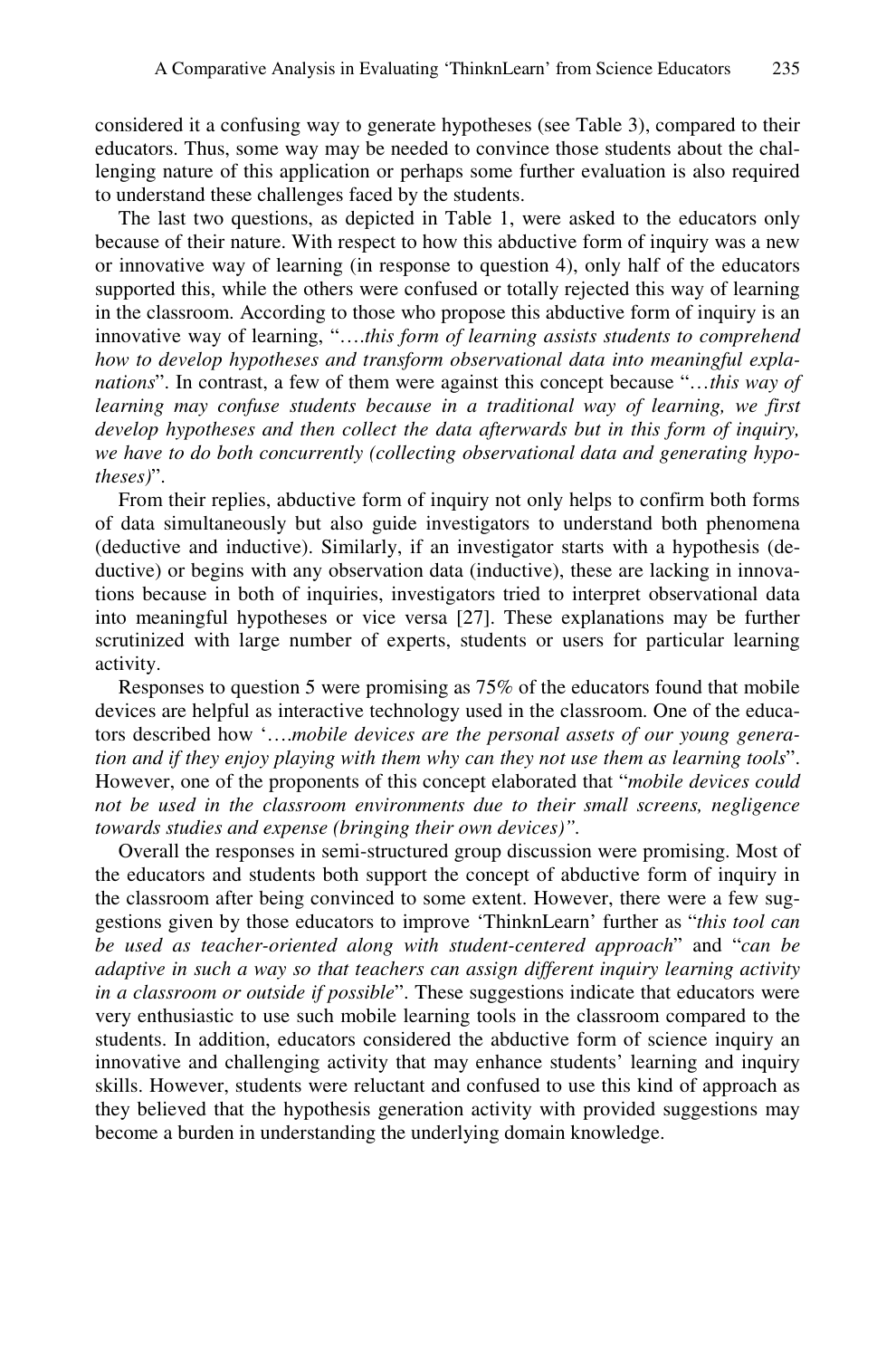# **5 Conclusion and Future Work**

In this paper, the comparison between educators and students' responses to the use of the mobile abductive inquiry tool 'ThinknLearn' in the classroom has been discussed. According to the data collection and analysis, this form of learning not only guides students in learning science by doing science but also provides a way that students can think in order to generate hypotheses and explanations of the given topic. The educators considered that 'ThinknLearn' has considerable mobile and software quality measures. However, while students considered this tool an interesting and engaging, some of them were not convinced with the challenge provided in terms of the hypothesis generation activity. This may need further development so that students may be comfortable with this new approach for inquiry learning activities in the classrooms.

In the future, 'ThinknLearn' can be further evaluated with other students and educators, which may help us to comprehend the use of such abductive forms of inquiry in the classroom, so that it may become an established learning practice in science education. For this purpose, we are trying to implement this tool for all science subjects at school levels. In addition, an extended version may be designed for educators so that they may assign different tasks or learning activities related to science inquiries within or outside the classroom.

# **References**

- 1. Lin, M.-F., Fulford, C.P., Ho, C.P., Iyoda, R., Ackerman, L.K.: Possibilities and Challenges in Mobile Learning for K-12 teachers: A Pilot Retrospetive Survey Study. In: 7th IEEE International Conference on Wireless, Mobile and Ubiquitous Technology in Education (WMUTE 2012), pp. 132–136 (2012)
- 2. Scornavacca, E., Huff, S., Marshall, S.: Mobile Phones in the Classroom: If You Can't Beat Them, Join Them. Comm. of the ACM 52(4), 142–146 (2009)
- 3. Ogata, H., Yano, Y.: Context-aware Support for Computer-supported Ubiquitous Learning. In: IEEE International Workshop on Wireless and Mobile Technologies in Education, pp. 27–34 (2004)
- 4. Lai, C.-H., Yang, J.-C., Chen, F.-C., Ho, C.-W., Chant, T.-W.: Affordances of Mobile Technologies for Experiential Learning: The Interplay for Technology and Pedagogical Practices. J. of Comp. Assist. Learn., 326–337 (2007)
- 5. Looi, C.-K., Zhang, B., Chen, W., Seow, P., Chia, G., Norris, C., Soloway, E.: 1:1 Mobile Inquiry Learning Experience for Primary Science Students: A Study of Learning Effectiveness J. of Comp. Assist. Learn. 27(3), 269–287 (2011)
- 6. Vavoula, G., Sharples, M., Rudman, P., Meek, J., Lonsdale, P.: Myartspace: Design and Evaluation of Support for Learning with Multimedia Phones Between Classrooms and Museums. Comp. & Edu. 53, 286–299 (2009)
- 7. Grandy, R., Duschl, R.A.: Reconsidering the Character and Role of Inquiry in School Science: Analysis of a Conference. Sci. & Educ. 16, 141–166 (2007)
- 8. Parr, C.S., Jones, T., Songer, N.B.: Evaluation of a Handheld Data Collection Interface for Science Learning. J. of Sci. Edu. and Tech., 233–242 (2004)